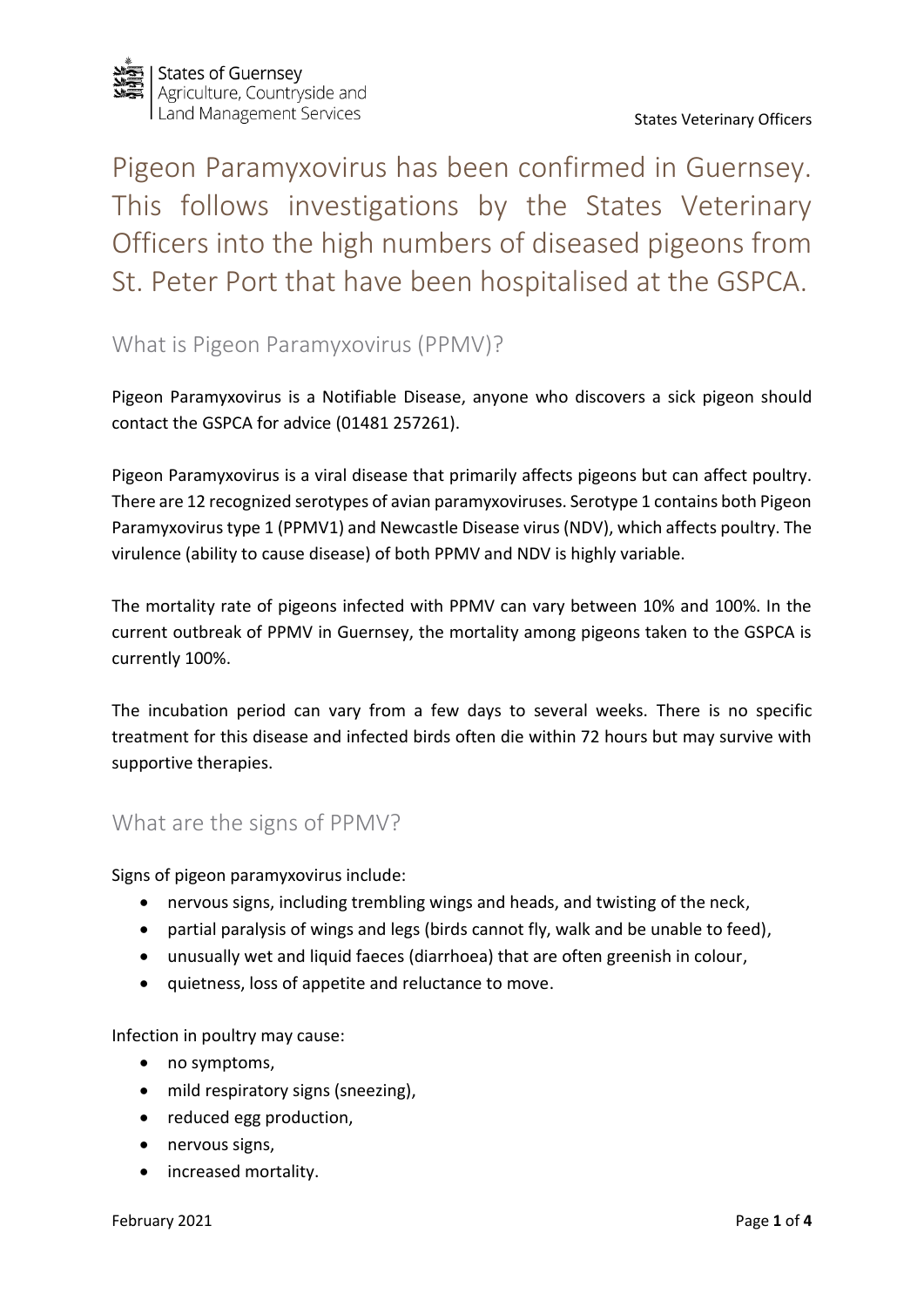

How does it spread?

PPMV is very contagious and can spread between pigeons through direct contact with their faeces and respiratory secretions.

The disease can be introduced to a loft of kept pigeons through contact with infected wild pigeons and through:

- pigeon transporters that have not been adequately cleaned and disinfected,
- drinking water in lofts and transporters,
- pigeon fanciers carrying infection on their clothes, hands and feet.

PPMV can cause disease in poultry if their feed is infected with the faeces of infected pigeons, for example. Paramyxovirus can cause Newcastle Disease in chickens.

At this stage, the virus appears to be highly pigeon specific and no other species have been affected.

# Does it affect humans and other animals?

Some strains of paramyxovirus can potentially cause temporary conjunctivitis and flu-like symptoms in people. However, this is only a risk for lab workers and poultry vaccination teams that expose themselves to very large quantities of the virus.

Eurasian collared-doves (*Streptopelia decaocto*) are also susceptible to PPMV but the susceptibility of other species of wild birds varies depending on the strain of the virus.

Paramyxovirus is not a risk to dogs, cats or any other non-avian pets.

## What do I do if I come across a sick pigeon?

Please contact the GSPCA for advice (01481 257261).

There is no treatment for PPMV other than supportive treatments and badly affected birds should be humanely euthanized.

### What do I do if I come across a dead pigeon?

Put the pigeon in a bag and place it in your general black bag waste bin. Always wash your hands after handling wildlife. There is no need to call the GSPCA or States Vets.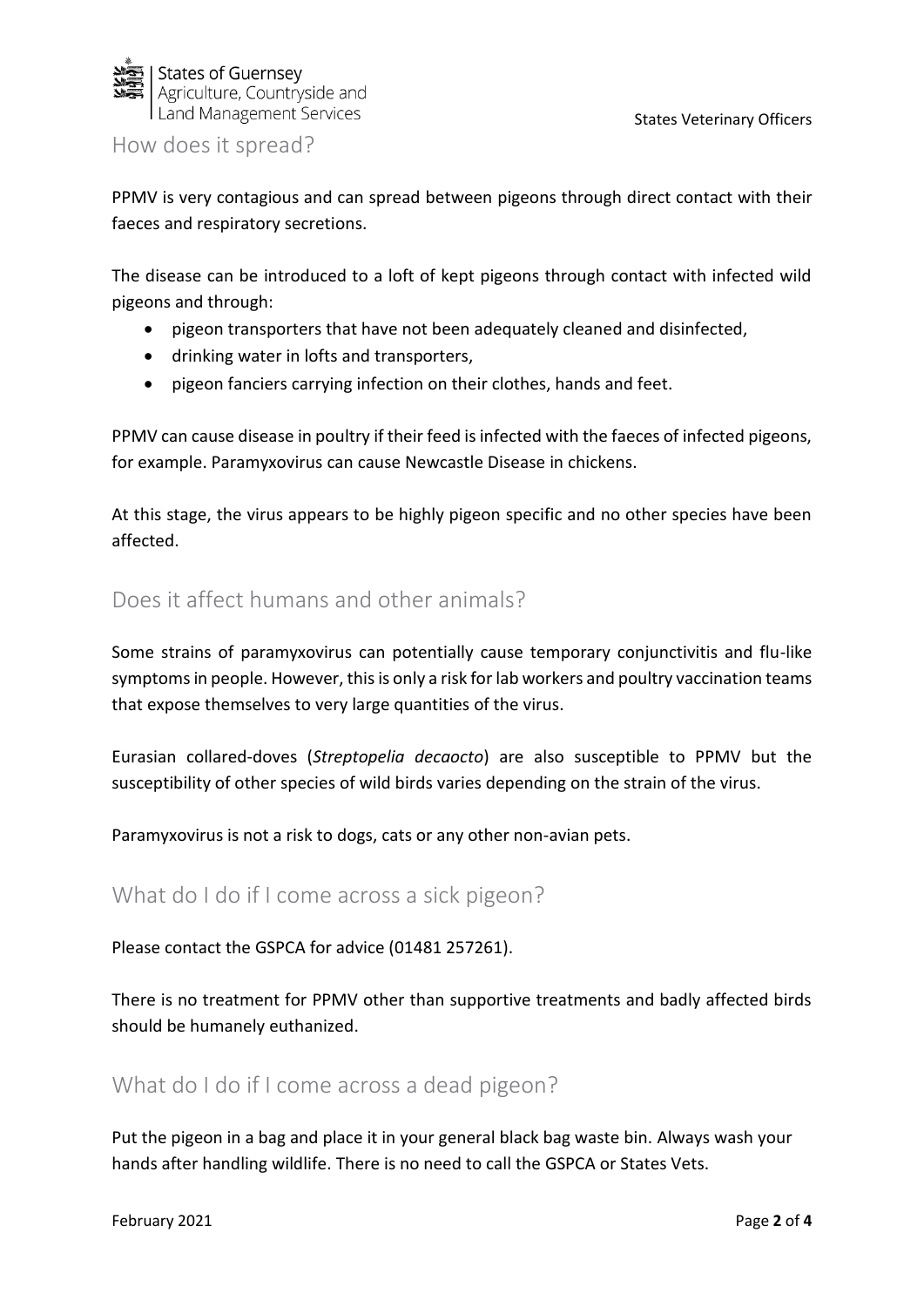

States Veterinary Officers

#### What should I do if I keep pigeons?

Most pigeon keepers (racing, show & fancy) routinely vaccinate their flocks against PPMV and if they have not done so, they should do so promptly.

Pigeon owners´ primary defence against PPMV1 is to prevent the introduction of the disease into their loft by the implementation of the following biosecurity procedures:

- preventing wild birds and feral pigeons (and their droppings) from having contact with your pigeons or contaminating their feed or water,
- keeping lofts and equipment clean,
- cleaning and disinfecting footwear and washing hands and clothes after visiting other birds,
- disinfecting equipment used to house, transport, feed and water other birds,
- limiting any unnecessary visitors to your pigeons' loft.

Check your birds regularly for any signs of disease. If clinical signs arise, isolate those birds which are showing clinical signs from the rest of the pigeons in the loft and contact the GSPCA in the first instance for advice.

## What should I do if I keep poultry?

Good biosecurity measures, already in place to combat the current avian influenza threat, will reduce the risk of pigeons directly or indirectly infecting poultry. Examples of these are as follows:

- Keep them housed if you do not have a purpose built building you could use a garden shed, garage or polytunnel (provided there is adequate light and ventilation).
- Block up any gaps in poultry housing with boards or netting to avoid any wild birds getting in.
- If it is not possible to house birds, you must separate them from wild birds in a netted enclosure and ensure that food and water is kept indoors.
- Make your premises unattractive to wild birds using scarers, foils or streamers.
- Store food and bedding inside to reduce the risk of contamination.
- Clean and disinfect footwear, hard surfaces, equipment and vehicles.